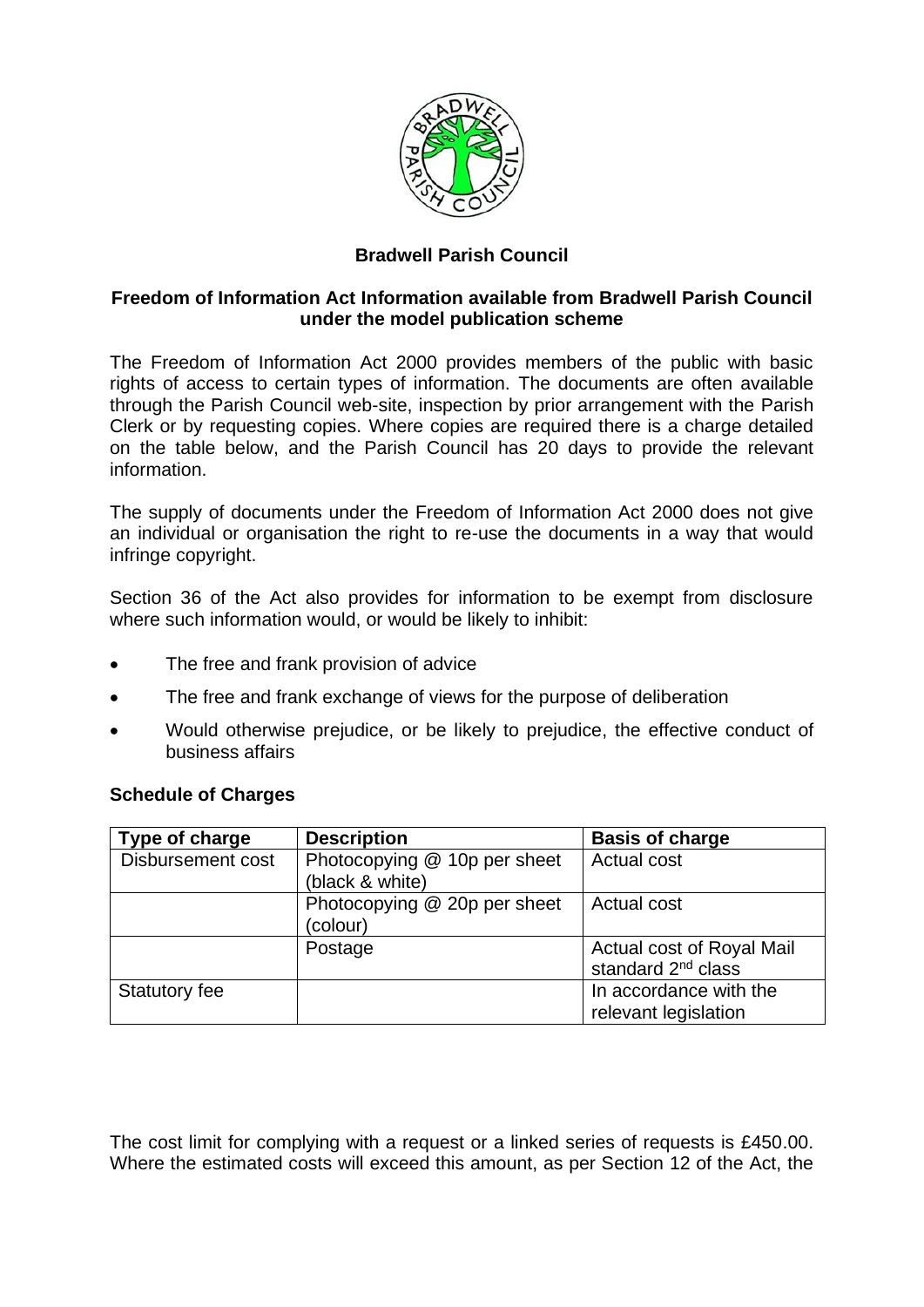Parish Council can refuse a request. The estimated costs will include staff time involved in locating, retrieving and extracting the required information and as per the legislation this is rated at £25 per hour.

### **Contact details:**

21 Glovers Lane, Heelands, Milton Keynes, MK13 7LW Telephone (01908) 321285 E-mail: [clerk@bradwell-pc.gov.uk](mailto:clerk@bradwell-pc.gov.uk)

# **Information Available from Bradwell Parish Council under the model Publication Scheme**

| Information to be published                            | How the information can be         | <b>Cost</b> |  |  |
|--------------------------------------------------------|------------------------------------|-------------|--|--|
|                                                        | obtained                           | (per side   |  |  |
|                                                        |                                    | of $A4$ )   |  |  |
| Class1 - Who we are and what we do                     |                                    |             |  |  |
| Who's who on the Council and its                       | The Parish Magazine                | £0.00       |  |  |
| Committees                                             | The Parish Council website:        |             |  |  |
|                                                        |                                    | £0.00       |  |  |
| <b>Contact details for the Parish Clerk</b>            | The Parish Magazine                | £0.00       |  |  |
| and Council members (named                             | The Parish Council website:        |             |  |  |
| contacts where possible with                           |                                    | £0.00       |  |  |
| telephone number and email                             |                                    |             |  |  |
| address (if used)                                      |                                    |             |  |  |
| Class 2 - What we spend and how we spend it            |                                    |             |  |  |
| Annual return form and report by                       | By application to the Parish Clerk | £0.00       |  |  |
| auditor                                                |                                    |             |  |  |
| <b>Finalised budget</b>                                | The Parish Council website:        | £0.00       |  |  |
| Precept                                                | By application to the Parish Clerk | £0.00       |  |  |
|                                                        | The Parish Council website:        | £0.00       |  |  |
|                                                        |                                    |             |  |  |
|                                                        | Milton Keynes Council website      | £0.00       |  |  |
|                                                        | www.milton-keynes.gov.uk/finance   |             |  |  |
| <b>Financial Standing Orders and</b>                   | By application to the Parish Clerk | £0.00       |  |  |
| <b>Regulations</b>                                     | The Parish Council website:        | £0.00       |  |  |
|                                                        |                                    |             |  |  |
| Grants given and received                              | By application to the Parish Clerk | £0.00       |  |  |
|                                                        | The Parish Council website:        | £0.00       |  |  |
| Class 3 - What our priorities are and how we are doing |                                    |             |  |  |
| <b>Annual Report</b>                                   | By application to the Parish Clerk | £0.00       |  |  |
|                                                        | The Parish Magazine                | £0.00       |  |  |
|                                                        | The Parish Council website:        | £0.00       |  |  |
|                                                        |                                    |             |  |  |
| <b>Quality status</b>                                  | Not applicable                     |             |  |  |
| Local charters drawn up in                             | Not applicable                     |             |  |  |
| accordance with DCLG guidelines                        |                                    |             |  |  |
|                                                        |                                    |             |  |  |
|                                                        |                                    |             |  |  |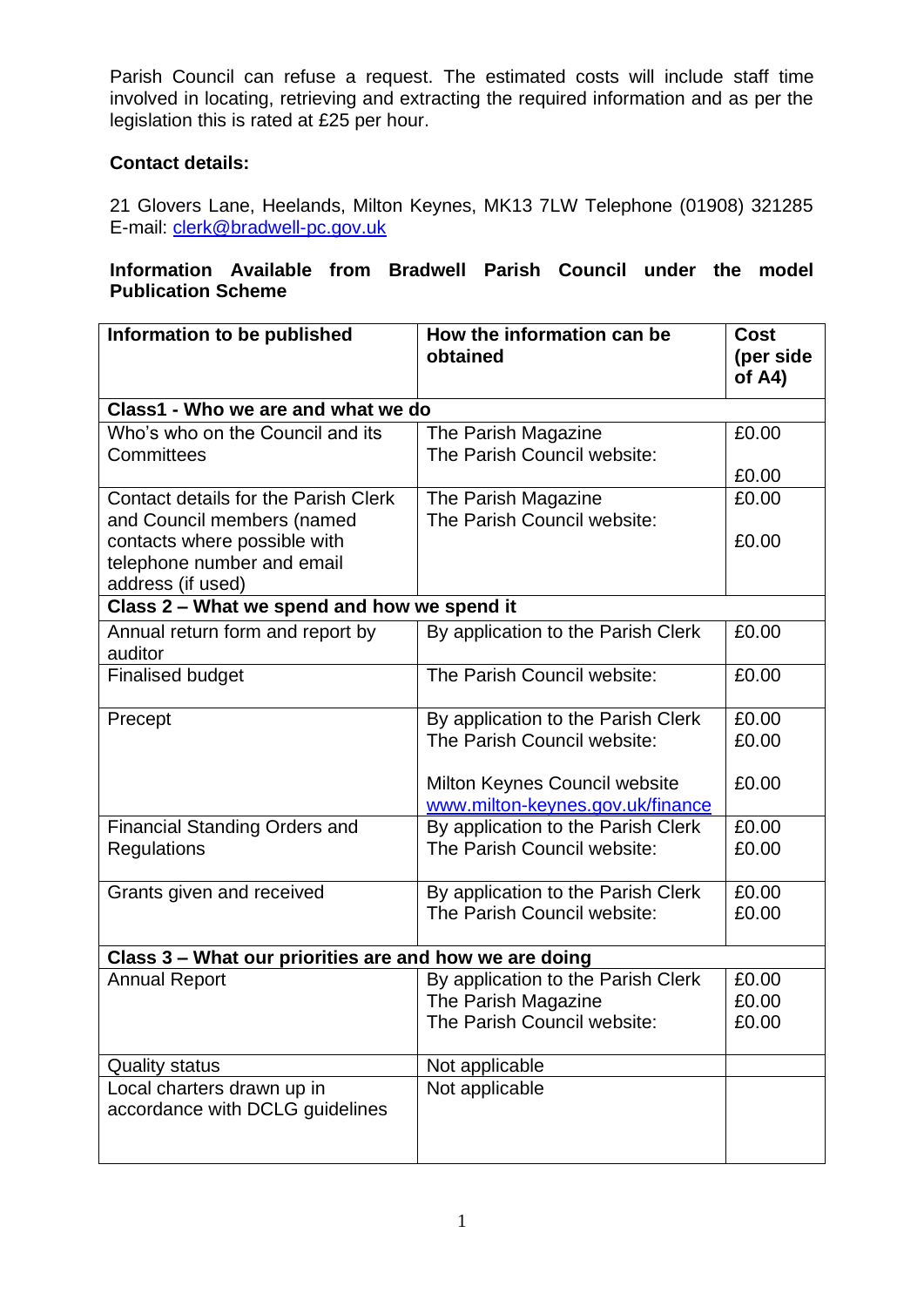| Class 4 – How we make decisions          |                                    |       |  |  |  |
|------------------------------------------|------------------------------------|-------|--|--|--|
| Timetable of meetings                    | By application to the Parish Clerk | £0.00 |  |  |  |
|                                          | The Parish Council website:        | £0.00 |  |  |  |
|                                          |                                    |       |  |  |  |
| Agendas of meetings                      | By application to the Parish Clerk | £0.00 |  |  |  |
|                                          | The Parish Council website:        | £0.00 |  |  |  |
|                                          | <b>Parish Noticeboards</b>         |       |  |  |  |
|                                          |                                    | £0.00 |  |  |  |
| Minutes of meetings                      | By application to the Parish Clerk | £0.00 |  |  |  |
|                                          | The Parish Council website:        | £0.00 |  |  |  |
|                                          |                                    |       |  |  |  |
| Reports presented to Council             | By application to the Parish Clerk | £0.00 |  |  |  |
| meetings - excluding information         |                                    |       |  |  |  |
| that is properly regarded as private     |                                    |       |  |  |  |
| to the meeting.                          |                                    |       |  |  |  |
| Responses to consultation papers         | By application to the Parish Clerk | £0.00 |  |  |  |
|                                          |                                    |       |  |  |  |
| Responses to planning applications       | By application to the Parish Clerk | £0.00 |  |  |  |
|                                          | Milton Keynes Council website      |       |  |  |  |
|                                          | www.milton-keynes.gov.uk           |       |  |  |  |
| <b>Bye-laws</b>                          | Not applicable                     |       |  |  |  |
|                                          |                                    |       |  |  |  |
|                                          |                                    |       |  |  |  |
| Class 5 – Our policies and procedures    |                                    |       |  |  |  |
| Policies and procedures for the          |                                    |       |  |  |  |
| conduct of council business:             |                                    |       |  |  |  |
| Procedural standing orders               |                                    |       |  |  |  |
| Committee and sub-<br>$\bullet$          |                                    |       |  |  |  |
| committee terms of reference             | By application to the Clerk        | £0.00 |  |  |  |
| Delegated authority in                   |                                    |       |  |  |  |
| respect of officers                      | The Parish Council website         | £0.00 |  |  |  |
| <b>Code of Conduct</b>                   |                                    |       |  |  |  |
| Policy statements                        |                                    |       |  |  |  |
| Policies and procedures for the          |                                    |       |  |  |  |
| provision of services and about the      |                                    |       |  |  |  |
| employment of staff:                     |                                    |       |  |  |  |
| Equality and diversity policy            |                                    | £0.00 |  |  |  |
| Health and safety policy                 | By application to the Clerk        |       |  |  |  |
| <b>Recruitment policies</b><br>$\bullet$ |                                    | £0.00 |  |  |  |
| (including current vacancies)            |                                    |       |  |  |  |
| Policies and procedures for              |                                    |       |  |  |  |
| handling requests for                    | By application to the Clerk        | £0.00 |  |  |  |
| information                              | The Parish Council website         |       |  |  |  |
| Complaints procedures                    |                                    |       |  |  |  |
| Records management policies              | By application to the Parish Clerk | £0.00 |  |  |  |
| (records retention, destruction and      | The Parish Council website:        | £0.00 |  |  |  |
| archive)                                 |                                    |       |  |  |  |
| Data protection policies                 | By application to the Parish Clerk | £0.00 |  |  |  |
|                                          | The Parish Council website:        | £0.00 |  |  |  |
|                                          |                                    |       |  |  |  |
| Schedule of charges for the              | By application to the Parish Clerk | £0.00 |  |  |  |